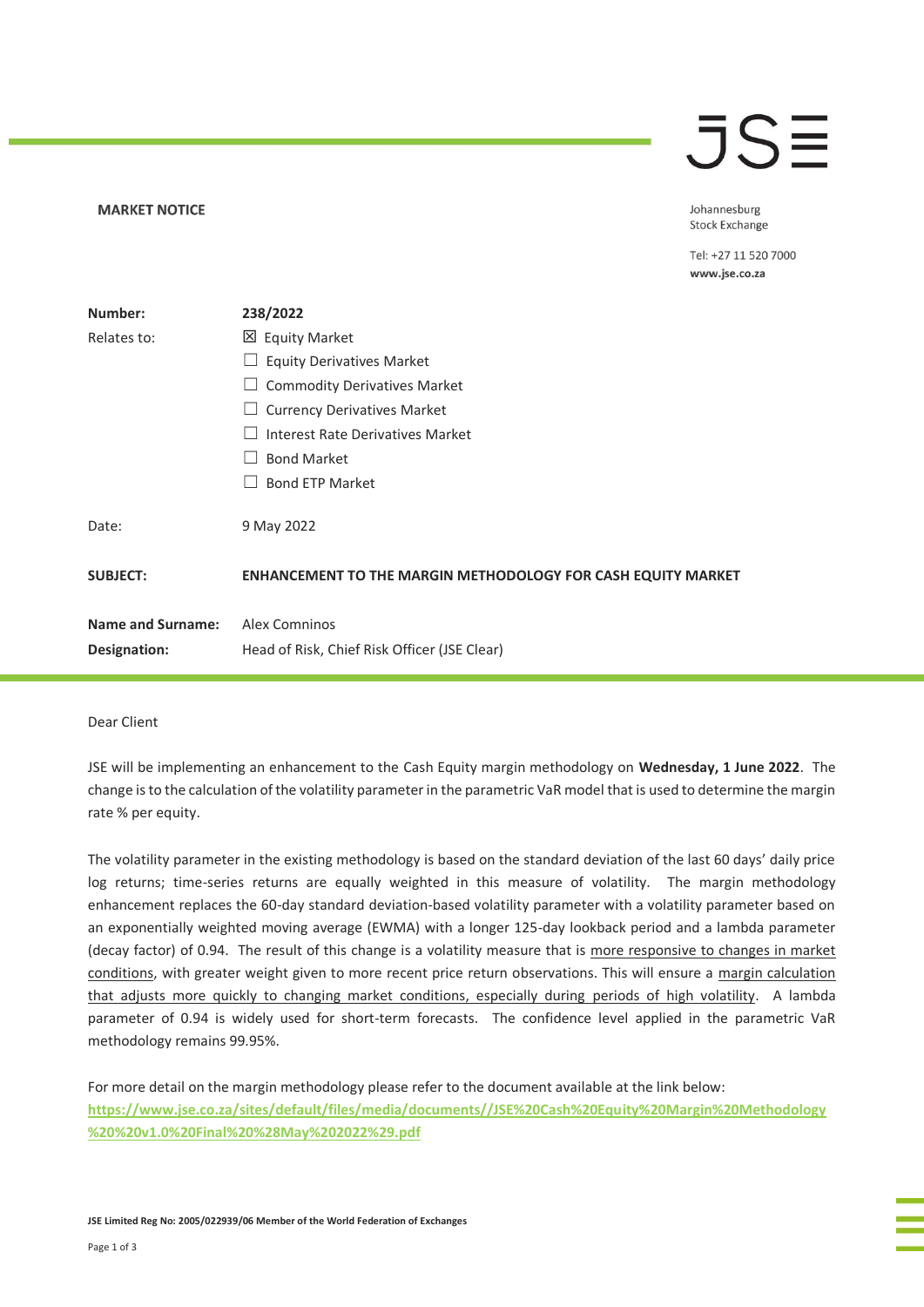## $JS =$

The impact of the change in volatility measure was assessed over a two-year period from March 2020 to February 2022 on a sample of the 13 most traded single names over FY2021 (AGL, ANG, BHP/BHG, CFR, CPI, FSR, GFI, IMP, MTN, NPN, PRX, SBK, SSW), based on average daily value traded. Impacts across the 13 stocks were observed to be consistent, with the key differences between current and enhanced margin methodology summarized below, using NPN (Naspers) as an example:

- EWMA volatilities are more responsive than STDEV volatilities and this is clearly observed during periods of stress or increased market volatility. Overall, the result is greater risk sensitivity in margining to protect counterparts against extreme daily price moves during high market volatility periods on the enhanced methodology. Using NPN as an example, we observe that EWMA volatility rises during the height of the Covid stress period in March – May 2020 and again during August – September 2021 during the NPN/PRX Exchange Offer corporate action period.
- While margins based on the EWMA volatility increase during stress periods (illustrated by the red shaded regions in the NPN volatility and margin graphs below), the EWMA volatilities also appropriately adjust once out of the stress periods which results in margins returning more quickly to normal market levels post the stress period (illustrated by the green shaded regions in the NPN volatility and margin graphs below).
- For the 13 stocks assessed, the average overall margin rates based on the EWMA volatilities were slightly lower than margin rates based on STDEV volatilities over the period of analysis.
- Back-testing analysis confirmed that the margin methodology with EWMA volatilities provides better coverage (margin calculated on 2-day period of risk exceeding the actual 2-day PnL or price moves) during highly volatile periods in the market (such as during the Covid and the recent Russia-Ukraine stress periods) than the current margin method.